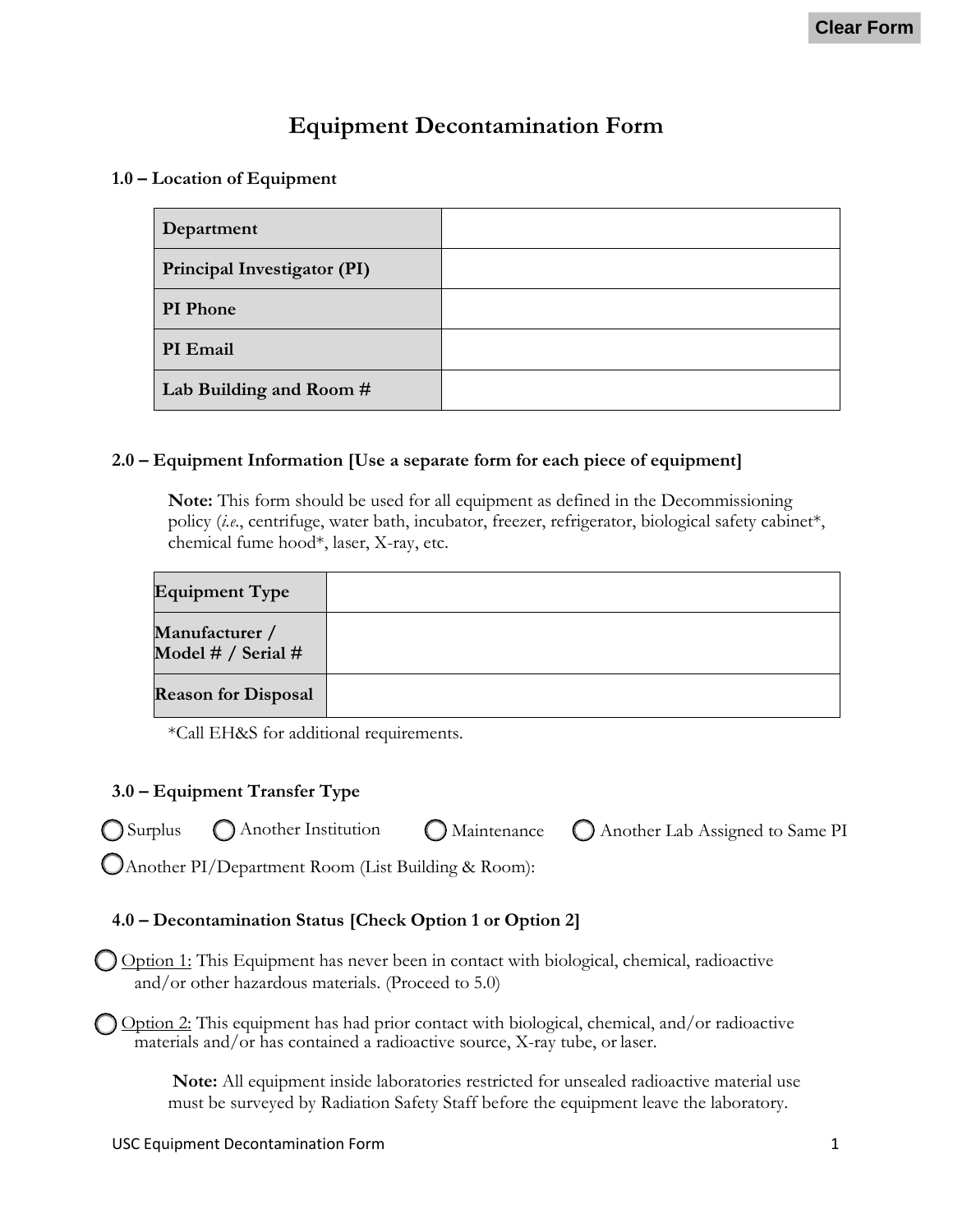Below, indicate the type of potential contamination and describe how the equipment was thoroughly cleaned and decontaminated:

| Contamination/Equipment                                                        | <b>Yes</b> | $\bf No$ | <b>Describe Decontamination Method</b>  |
|--------------------------------------------------------------------------------|------------|----------|-----------------------------------------|
| Hazardous Chemicals                                                            |            |          |                                         |
| Biohazard/Infectious Materials                                                 |            |          |                                         |
| Equipment in direct contact with<br>Unsealed Radioactive Materials<br>$(RAM)*$ |            |          |                                         |
| Other equipment inside a lab<br>where Unsealed RAM* was used                   |            |          |                                         |
| Radioactive Sealed or Unsealed<br>Source*                                      |            |          | Contact Radiation Safety (803) 777-7530 |
| X-Ray Machine *                                                                |            |          | Contact Radiation Safety (803) 777-7530 |
| Class 3B and 4 Laser <sup>*</sup>                                              |            |          | Contact Radiation Safety (803) 777-7530 |

\*If **Yes,** signature of USC's Radiation Safety Officer is required.

"I certify that all RAM contamination and/or sources have been removed or locked out from the equipment described in Section 2.0"

(Bryan Bagg, RSO) Date

#### **5.0 – Authorization**

"I certify that I have indicated all sources of potential contamination and that all equipment has been cleaned and/or decontaminated following the procedures indicated above to remove this contamination."

This section must be completed by the individual completing the equipment decontamination:

| Name (Print):     | Title: |
|-------------------|--------|
| Signature:        | Date:  |
| Office/Lab Phone: | Email: |